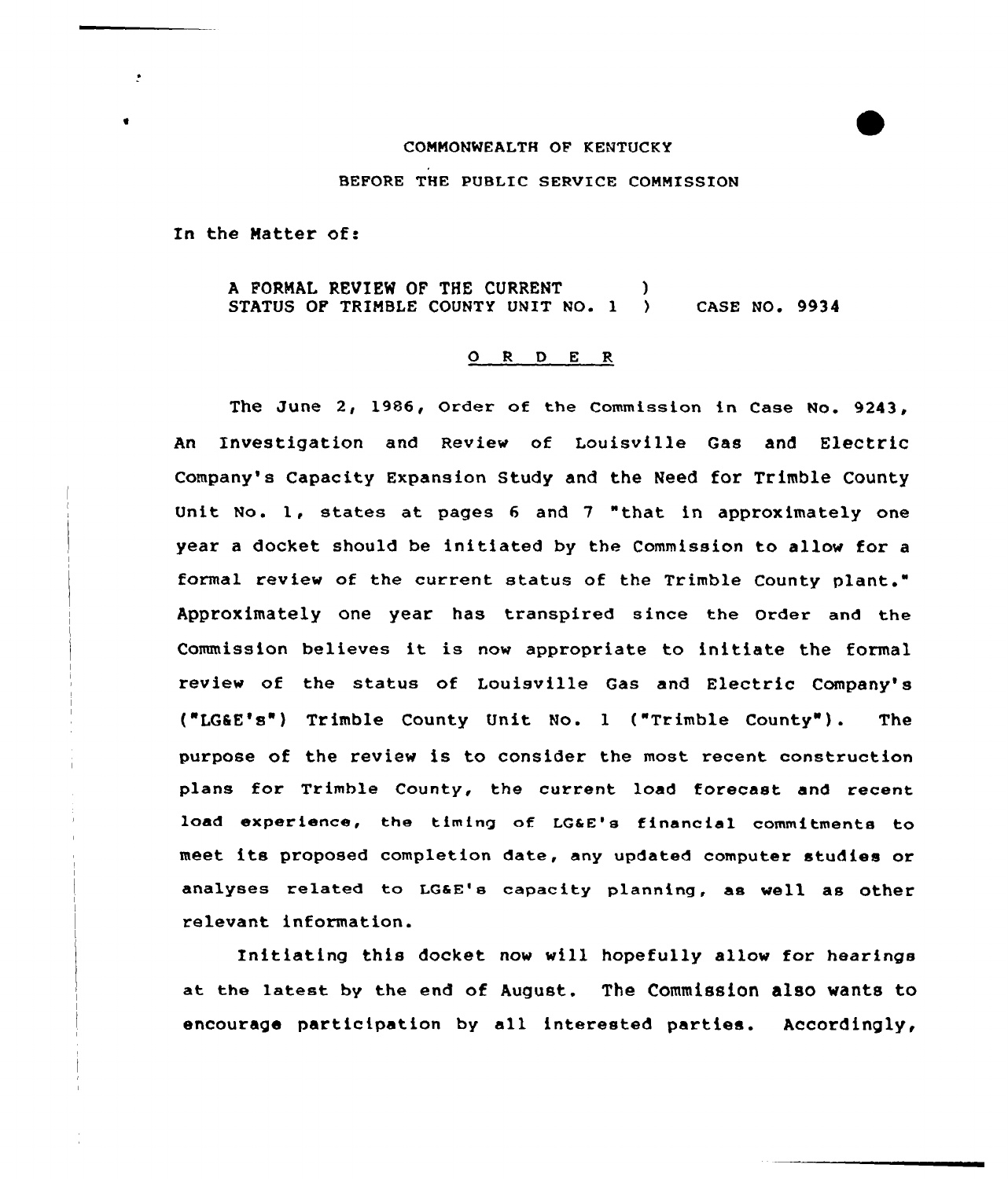this Order shall be sent to all parties of record in Case No. 9243. Also, in an effort to meet the Commission's goal of hearings by the end of August, an informal conference is being scheduled for Thursday, June ll, 1987, at 1:30 p.m, Eastern Daylight Time, in the Commission's conference room in Frankfort, Kentucky. At the conference, LGSE should be prepared to indicate the availability of the information described above and thus begin the discovery process. Also procedural matters should be discussed between LGaE, the parties and the Commission staff in order to determine a procedural schedule to allow for hearings this summer.

÷

Recently the Commission has gathered information in Case No. 9855, Paddlewheel Alliance of Louisville and Utility Ratecutters of Kentucky, Inc., Complainants, v. Louisville Gas and Electric Company, Defendant. The issues in that case relate directly to this review. Therefore, it is reasonable to incorporate the record in Case No. 9855 into this case.

The Commission is of the opinion and finds that:

1. <sup>A</sup> formal review of the current status of Trimble county should be established.

2. This Order should be sent to all parties of record in Case No. 9243 so they can determine their interest in participating in this review.

3. An informal conference to begin the discovery process and to discuss procedural matters should be scheduled for June 11, 1987, beginning at 1:30 p.m., Eastern Daylight Time, in the Commission's conference room in Frankfort, Kentucky.

 $-2-$